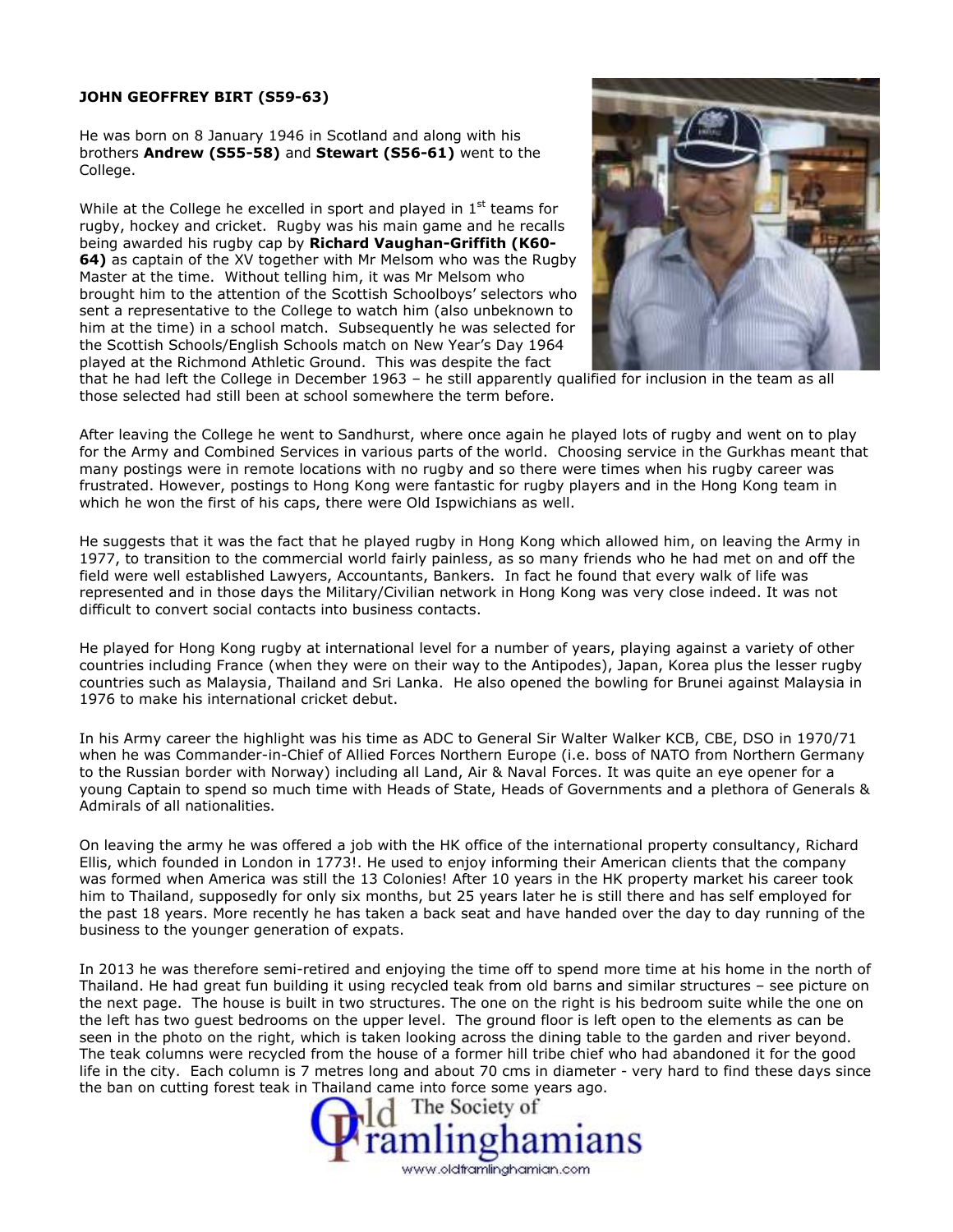

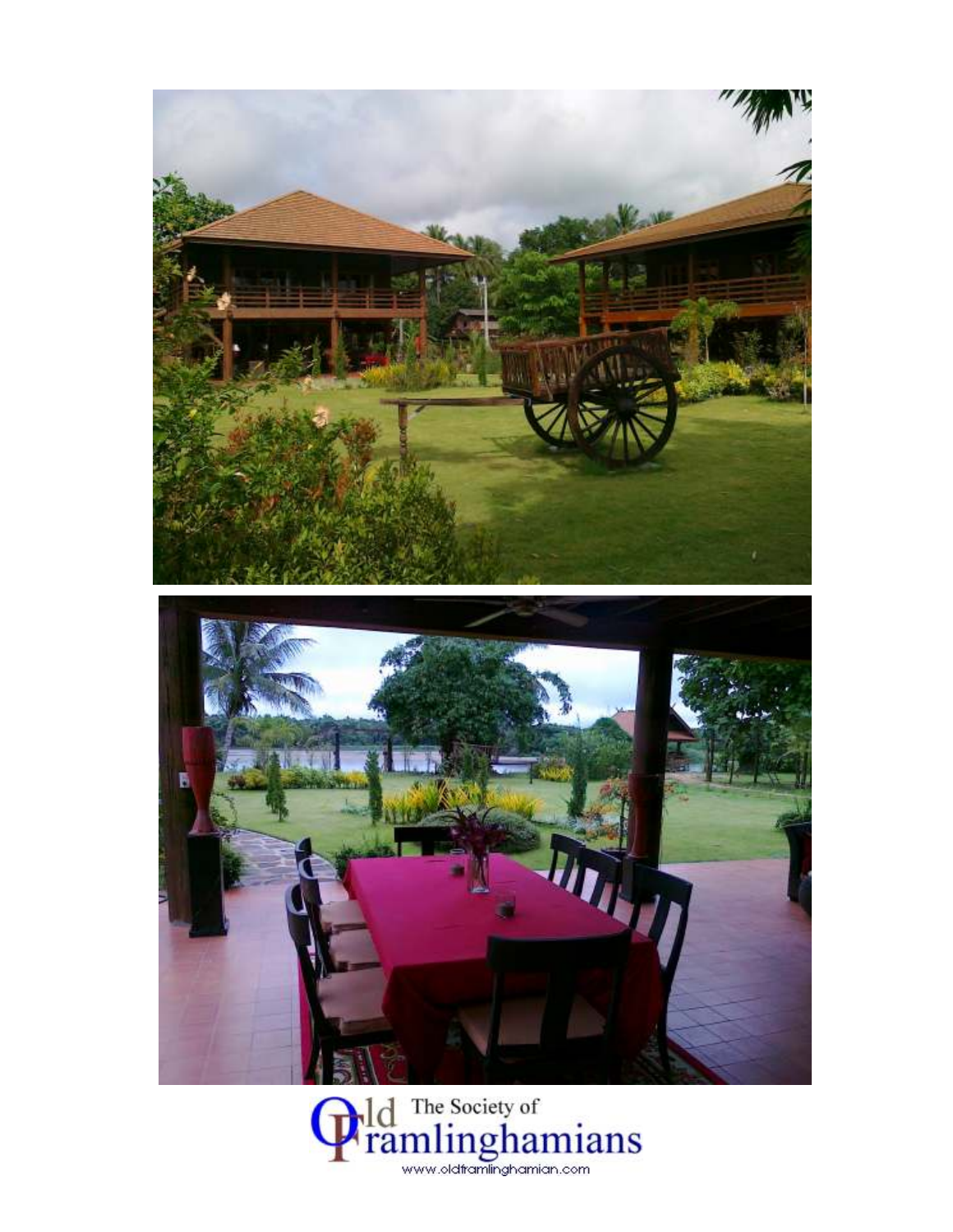In September 2013 he was in Hong Kong where, at the 60<sup>th</sup> Anniversary of the Hong Kong Rugby Union, he was finally awarded his Cap, almost 45 years after he won his first in early 1969 at the very first Asian Rugby Tournament held in Tokyo. Apparently in those days the HKRFU had little in the way of funds (they even had to purchase their own blazers … but they did give them a tie!) and could not afford to present actual Caps but now after so many years of the world famous HK Rugby Sevens, the HKRFU has plenty of cash and has decided to present actual Caps to those who won them in the days of yore. The photo above was taken at the time the cap was presented to him in September 2013.

After a brief battle with cancer, John died in Koh Samui, Thailand on 21 May 2016. The following is one of the tributes posted on a hospitality website www.c9hotelworks.com :-

## *Property Legend John Birt Passes Away (author Bill Barnett)*

*One of Southeast Asia's leading property personalities John Birt has passed away. Birt was best known for his extended time in Koh Samui where he led the real estate firm SVH (Samui Villas & Homes).* 

*For more than a decade I often called in on John when visiting the island and never tired of his views on the market and rich historical context. He is best remembered as one of those legendary expatriates who came East and never left.* 

*A graduate of the Royal Military Academy at Sandhurst in the UK, he served in the Gurkha Brigade for over a dozen years in India, Singapore, Hong Kong, Malaysia and Nepal amongst other postings.* 

In the 1980's he took to property and joined what was Richard Ellis International Property (now CBRE) and in *1988 came to Thailand and formed the Bangkok office of First Pacific Davies. From 1996 onward he started his own firm and advised a number of pioneering developments in Koh Samui. From 2001 onwards he headed up SVH and become and well known authority on island property.* 

*John was a throwback to an earlier age and can best be described as an Old World gentleman with a great sense of New World storytelling and keen personality.* 

*His cremation will take place on Sunday May 29th in Koh Samui at the Bophut Tha Ram Wat. For more details contact Khun Pai by email at pai@luxuryvillasandhomes.com* 

A memorial service took place on 29 September 2016 in glorious sunshine at Sandhurst and was attended by around 160. This is the front page of order of service.